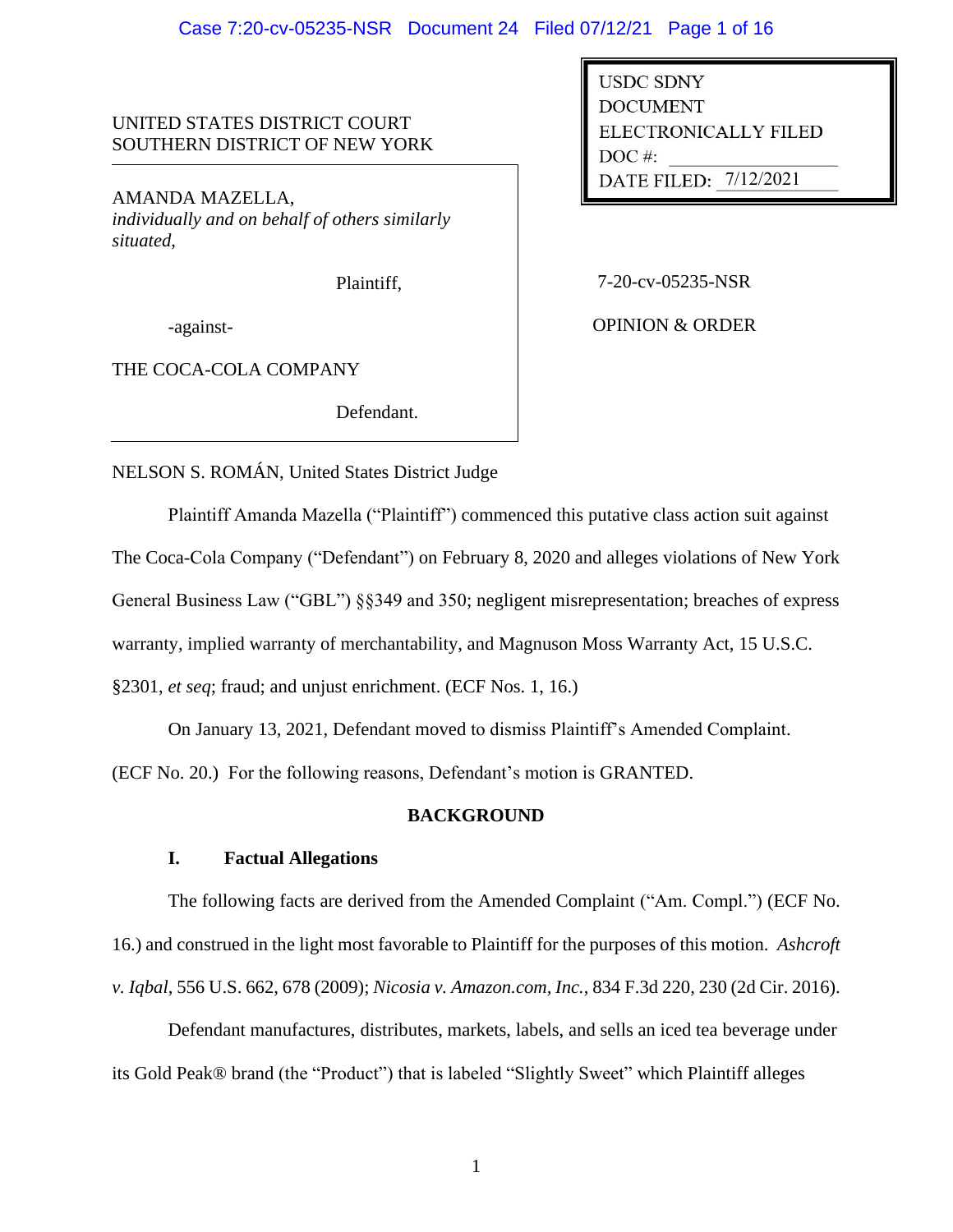#### Case 7:20-cv-05235-NSR Document 24 Filed 07/12/21 Page 2 of 16

would lead a consumer to believe the beverage is low in sugar. (Am. Compl. ¶ 1, 3, 4.) The front label of the Product includes the terms "Slightly Sweet," "Tea," "Sweetened with 50% Less Sugar Than Our Sweet Tea," and "90 Calories Per Bottle." (*Id.* ¶ 3.)

Consumer survey evidence shows that consumers generally wish to ingest less sugar but are unable to because of confusion regarding labels. (*Id.* ¶ 4-5.) Because reasonable consumers often associate sugar with calories, they expect that a reduced sugar amount means a reduced calorie count. (*Id.* ¶ 6-8, 10-11.) The growing awareness of health problems associated with excessive sugar consumption has led consumers to prefer products with little to no added sugar.  $$ 

Plaintiff alleges that the Product's prominent claim of "Slightly Sweet" is misleading because it is a "low sugar" claim about the amount of sugar that the Product contains, yet the Product includes more than .5 grams of sugar. (*Id.* ¶ 31-32.) Plaintiff further alleges that the claims are misleading because sugar is the second most predominant ingredient in the Product by weight. (*Id.* ¶ 53).

Thus, Defendant's branding and packaging of the Product is designed to deceive, mislead, and defraud consumers. (*Id.* ¶ 64). Further, because of the label, the Product is sold at a premium price compared to other similar products represented in a non-misleading way. (*Id.* ¶ 68).

#### **LEGAL STANDARD**

In evaluating Defendant's motion to dismiss pursuant to Rule 12(b)(6), the Court must accept all facts set forth in the Complaint as true and draw all reasonable inferences in Plaintiff's favor. *Burch v. Pioneer Credit Recovery, Inc.*, 551 F.3d 122, 124 (2d Cir. 2008) (per curiam). However, a claim will survive a Rule 12(b)(6) motion only if the plaintiff alleges facts sufficient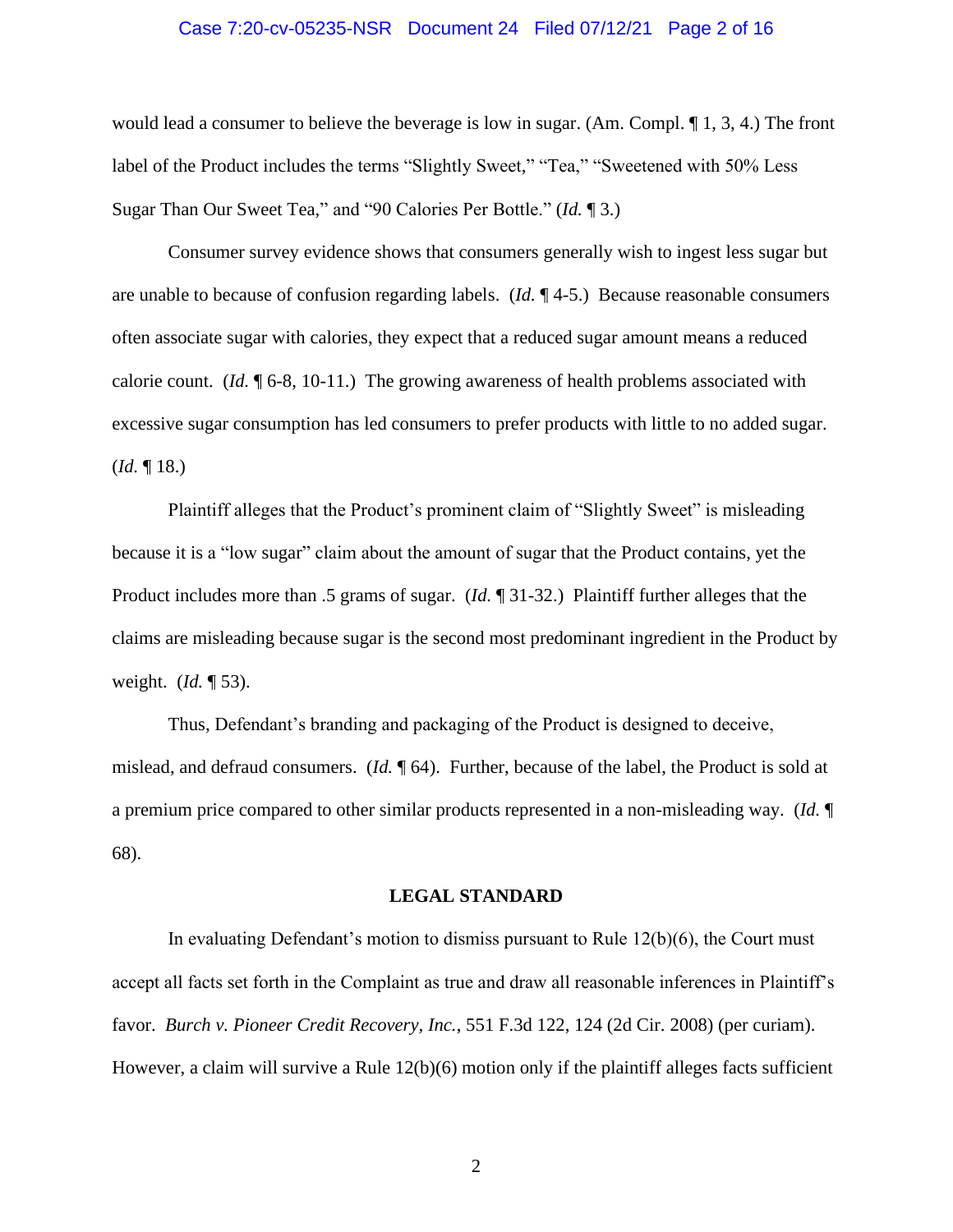#### Case 7:20-cv-05235-NSR Document 24 Filed 07/12/21 Page 3 of 16

"to state a claim to relief that is plausible on its face." *Bell Atlantic Corp. v. Twombly*, 550 U.S. 554, 570 (2007). A claim is facially plausible "when the plaintiff pleads factual content that allows the court to draw the reasonable inference that the defendant is liable for the misconduct alleged." *Ashcroft v. Iqbal*, 556 U.S. 662, 678 (2009) (citing *Twombly*, 550 U.S. at 556). A plaintiff must sufficiently plead "more than a sheer possibility that a defendant has acted unlawfully," *Id.*, and cannot rely on mere "labels and conclusions" to support a claim. *Twombly*, 550 U.S. at 555. If the plaintiff's pleadings "have not nudged [his or her] claims across the line from conceivable to plausible, [the] complaint must be dismissed." *Twombly*, 550 U.S. at 570. On a 12(b)(6) motion, a court is "limited to the facts as presented within the four corners of the complaint, [the] documents attached to the complaint, or [] documents incorporated within the complaint by reference." *Taylor v. Vermont Dept. of Educ.*, 313 F.3d 768, 776 (2d Cir. 2002) (citing *Hayden v. County of Nassau*, 180 F.3d 42, 54 (2d Cir. 1999)).

#### **DISCUSSION**

Plaintiff alleges several causes of action: statutory claims under GBL §§349 and 350; claims for negligent misrepresentation under state common law; breach of express and implied warranty under state common law and under the federal Magnuson-Moss Warranty Act (MMWA); fraud under state common law; and unjust enrichment under state common law. Plaintiff brings these claims on behalf of herself and a putative class of "purchasers of the Product who reside in New York," and demands both monetary damages and injunctive relief directing Defendant to "remove, correct, and/or refrain from the challenged practices and representations." (Am. Compl. ¶ 89, 98-124.) Defendant moves to dismiss all of Plaintiff's claims. The Court considers each claim in turn.

#### **I. General Business Law Claims**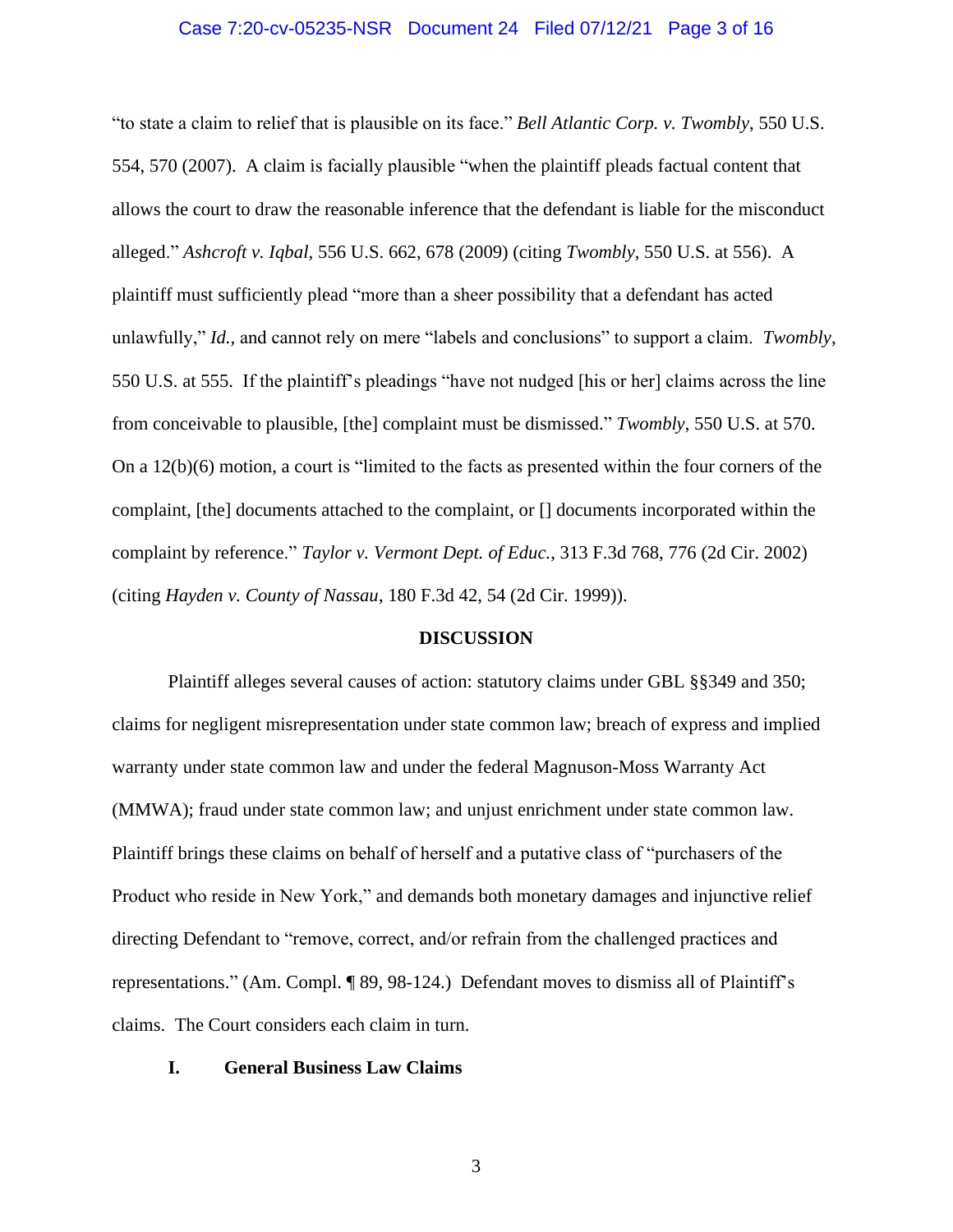#### Case 7:20-cv-05235-NSR Document 24 Filed 07/12/21 Page 4 of 16

Plaintiff brings claims pursuant to deceptive business practice under GBL §349 and false advertising under GBL §350 on the grounds that a "consumer has the right to an honest marketplace where trust prevails between buyer and seller." *Oswego Laborers' Local 214 Pension Fund v. Marine Midland Bank, N.A.*, 85 N.Y.2d 20, 25 (1995). GBL §§349 and 350 are applicable to almost all economic activity. *Karlin v. ICF Am., Inc.*, 93 N.Y.2d 282, 290 (1999). To state a *prima facie* claim under either section, a plaintiff must allege that a defendant has engaged in (1) consumer-oriented conduct that is (2) materially misleading and that (3) plaintiff suffered injury as a result of the allegedly deceptive act or practice. *See, e.g.*, *City of N.Y. v. Smokes-Spirits.Com, Inc.*, 12 N.Y.3d 616, 621 (2009) (stating that a prima facie claim under §349 requires a plaintiff to "demonstrate that (1) the defendant's deceptive acts were directed at consumers, (2) the acts are misleading in a material way, and (3) the plaintiff has been injured as a result"); *see also Gristede's Foods, Inc. v. Unkechauge Nation*, 532 F. Supp. 2d 439, 450-51 (E.D.N.Y. 2007) (stating that the standards under §§ 349 and 350 are "substantively identical"). Defendant avers that Plaintiff fails to allege that the Product is materially misleading. The Court agrees.

### **A. Consumer-Oriented Conduct**

It is undisputed that Plaintiff has met the first prong of her GBL claims: There is no question that the sale of the Product constitutes "consumer-oriented conduct." *Sykes v. Mel S. Harris & Associates LLC*, 780 F.3d 70, 84 (2d Cir. 2015). This element "may be satisfied by showing that the conduct at issue potentially affects similarly situated consumers." *Id.* "[E]ven the sale of high-end wine has been held sufficiently 'consumer-oriented' to support a claim under §349." *Casper Sleep, Inc. v. Mitcham*, 204 F. Supp. 3d 632, 643 (S.D.N.Y. 2016), *reconsideration denied*, No. 16-CV-3224 (JSR), 2016 WL 7188788 (S.D.N.Y. Nov. 17, 2016)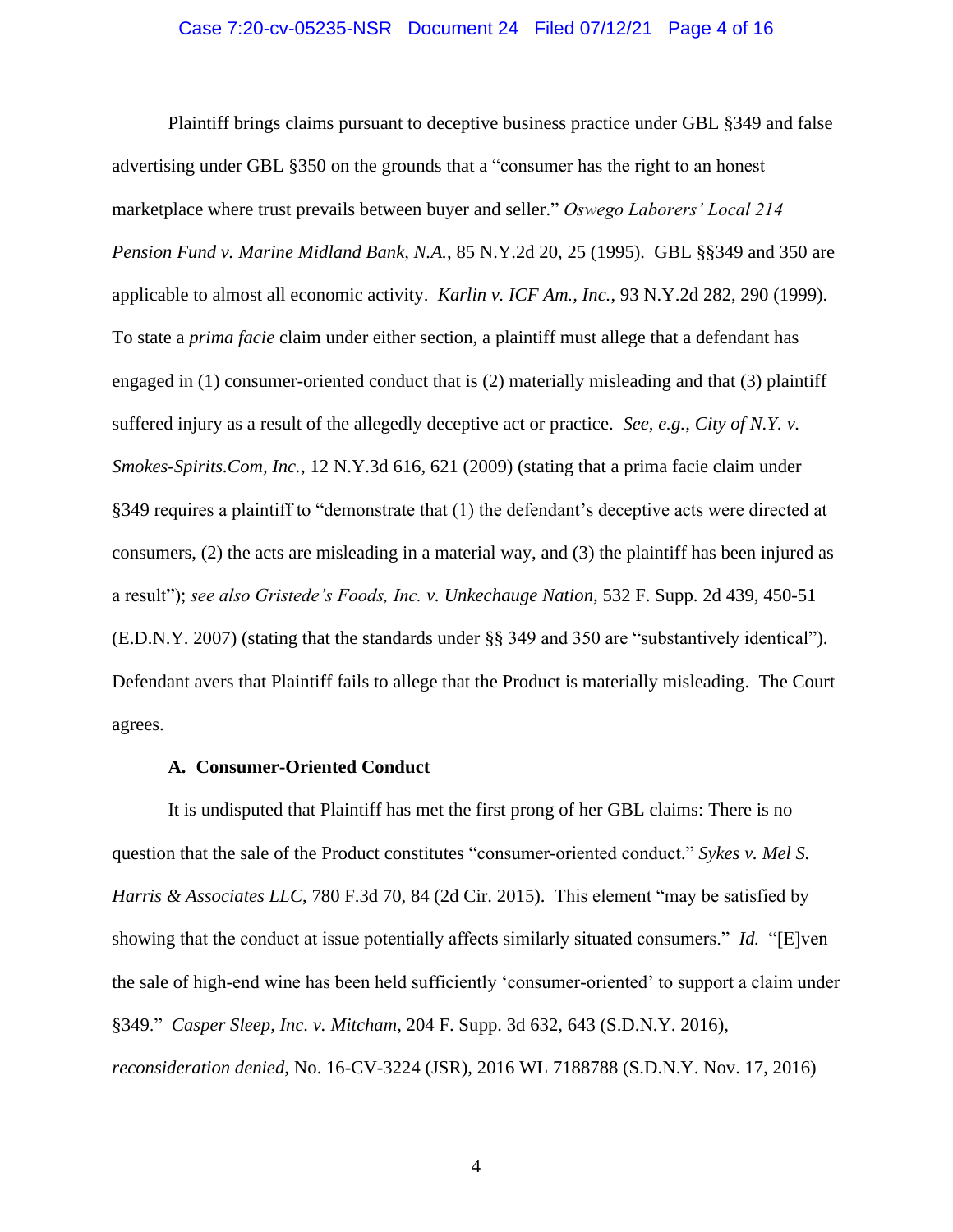(citing *Koch v. Greenberg*, 626 Fed. Appx. 335, 340 (2d Cir. 2015) ("[G]iven that the defendant provided wine to be sold at auction to other consumers similarly situated to the [plaintiff], the consumer-oriented conduct requirement has been met.)

### **B. Materially Misleading**

However, Plaintiff has not sufficiently alleged the materially misleading element of her GBL claims. Plaintiff asserts that it is inappropriate for courts to determine whether the Product is materially misleading because the question of whether the Product would mislead a reasonable consumer is a question of fact not suited for resolution at the motion to dismiss stage. *Duran v. Henkel of America, Inc.*, 2020 WL 1503456, at \*4 (S.D.N.Y. March 30, 2020). However, "the New York Court of Appeals has adopted an objective definition of 'misleading,' under which the alleged act must be 'likely to mislead a reasonable consumer acting reasonably under the circumstances.'" *Cohen v. JP Morgan Chase & Co.*, 498 F.3d 111, 126 (2d Cir. 2007) (quoting *Oswego Laborers' Local 214 Pension Fund v. Marine Midland Bank, N.A.*, 85 N.Y. 2d 20, 26 (1995)).

On a 12(b)(6) motion, courts "view each allegedly misleading statement in light of its context on the product label or advertisement as a whole." *Delgado v. Ocwen Loan Servicing, LLC*, 2014 WL 4773991, at \*8 (E.D.N.Y. Sept. 24, 2014) (citation and quotation marks omitted). This means that the court considers the "[t]he entire mosaic [of the label] … rather than each tile separately." *Time Warner Cable, Inc. v. DIRECTV, Inc.*, 2007 WL 1138879, at \*4 (S.D.N.Y. Apr. 16, 2007) (citation omitted). Thus, the "issue may be a question of law or of fact as individual cases require." *Delgado*, 2014 WL 4773991, at \*8 (citing *Oswego Laborers' Local 214 Pension Fund v. Marine Midland Bank, N.A.*, 85 N.Y.2d 20, 623 N.Y.S.2d 529, 647 N.E.2d 741, 745 (1995)).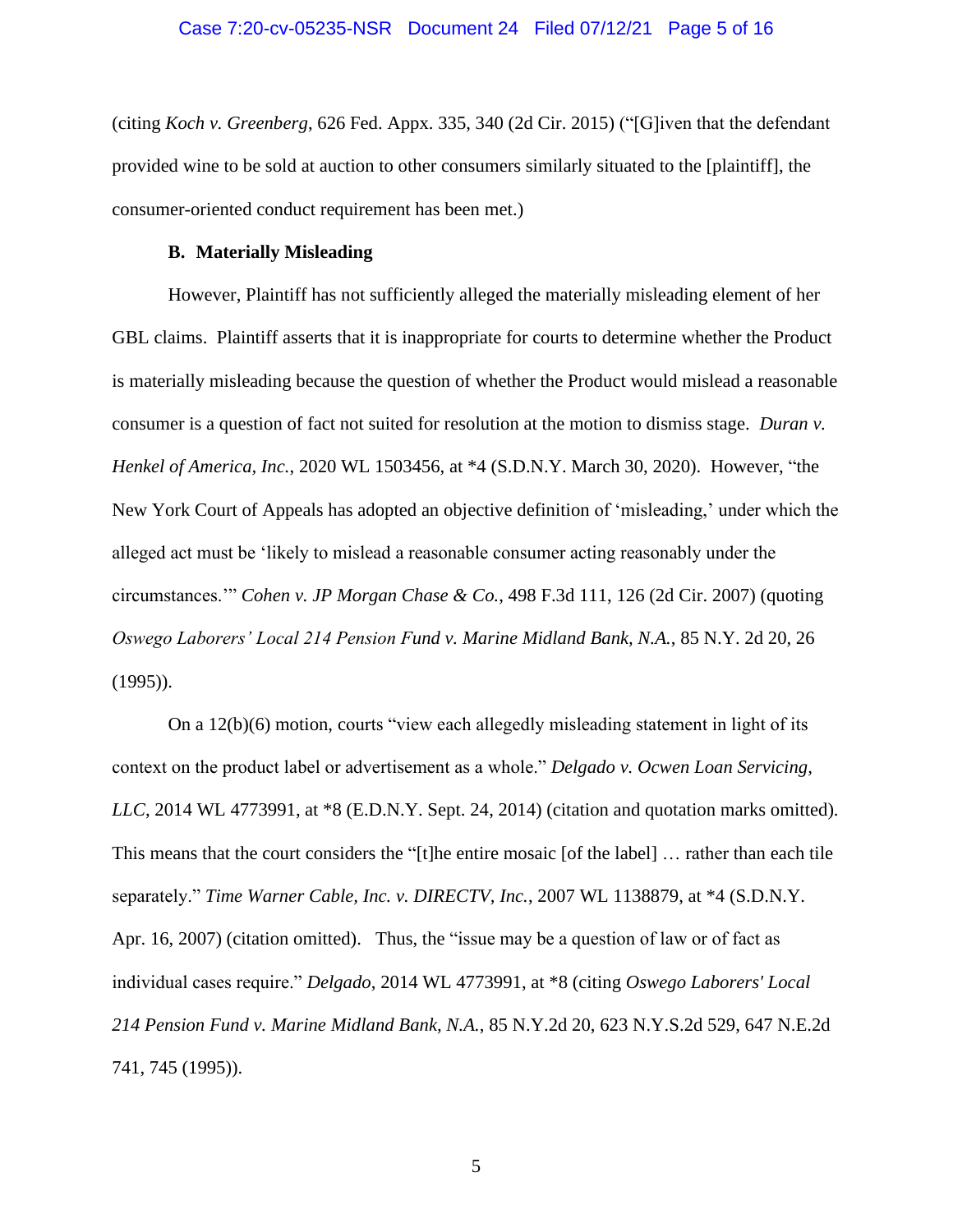### Case 7:20-cv-05235-NSR Document 24 Filed 07/12/21 Page 6 of 16

When applying this standard, courts have held that the "'rational consumer,' would not 'simply assume' something about the product that a cursory inspection would not show to be true." *Ebner v. Fresh, Inc.*, 838 F.3d 958, 966 (9<sup>th</sup> Cir. 2016)). Therefore, "[c]ontext is crucial" when determining if a label is materially misleading, and that context includes information on the product's packaging along with the product itself. *See Geffner v. Coca-Cola Co.*, 928 F.3d 198, 200-01 (2d Cir. 2019) (finding that the term "diet" when used on a soft drink label is not materially misleading, and that diet carries a clear meaning in the context of a soft drink label). Thus, the "the primary evidence in a consumer-fraud case arising out of allegedly false advertising is … the advertising itself." *Fink v. Time Warner Cable*, 714 F.3d 739, 742 (2d Cir. 2013).

Plaintiff has not plausibly alleged that "Slightly Sweet" on the Product label would cause a reasonable consumer to assume that it is "low sugar" and thus "low calories." According to Plaintiff, the Product label would lead a reasonable consumer to take "Slightly Sweet" as a factual representation of the amount of sugar in the Product and therefore assume that the Product has a low amount of sugar. However, the Court finds that, on its face, the term "Slightly Sweet" is analogous to "Just a Tad Sweet" which the court in *Salazar v. Honest Tea, Inc.* remarked was a "blatant form [] of puffery." 74 F. Supp. 1304, 1317 (E.D. Cal. 2014). Additionally, the term "Slightly Sweet" on its own is unlikely to "''mislead a consumer acting reasonably' into believing" that the Product has a low amount of sugar and, thus, a low-calorie count. *Melendez v. ONE Brands, LLC*, 2020 WL 1283793, at \*7 (E.D.N.Y. 2020) (holding that the "1g sugar" on "the ONE Bars' front label is not likely to 'mislead a consumer acting reasonably'… into believing that the bars are lower in carbohydrate or calories than they actually are") (quoting *Davis v. Hain Celestial Group, Inc.*, 297 F.Supp.3d 327, 331 (E.D.N.Y. 2018)).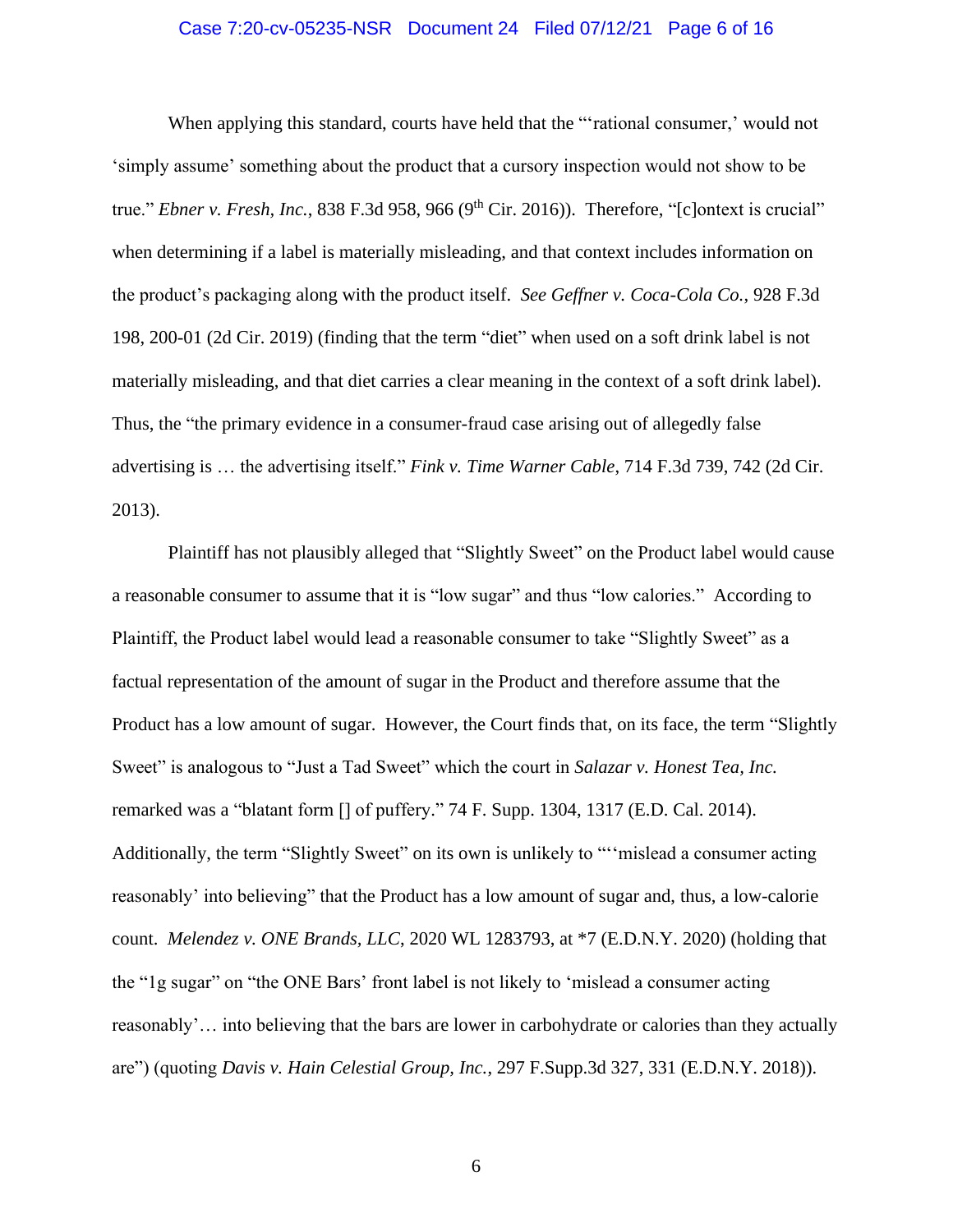### Case 7:20-cv-05235-NSR Document 24 Filed 07/12/21 Page 7 of 16

Courts have also found that the presence of a disclaimer or similar clarifying language, such as a Nutrition Fact Panel, may defeat a claim of deception. *See Freeman v. The Time, Inc. Magazine Company, et al., 68 F.3d 285, 289-90 (9<sup>th</sup> Cir. 1995) (upholding the dismissal of a* challenge to a sweepstakes mailer where the mailer explicitly stated that the plaintiff would win only if he had the winning number). Thus, where the allegedly deceptive practice is fully disclosed, there is no deception claim. *See Broder v. MBNA Corp.*, 281 A.D.2d 369, 371, 722 N.Y.S.2d 524 (1st Dep't 2001) ("[T]here can be no section 349(a) claim when the allegedly deceptive practice was fully disclosed...."). The label of the Product includes information about the Product's sugar content and the number of calories the Product contains. (Am. Compl. ¶ 3.) Additionally, the label of the Product includes a Nutrition Fact Panel that lists sugar and calorie counts in the beverage. Courts have found that the inclusion of the Nutrition Fact Panel ensures that there is no ambiguity as to the amount of calories and sugar in a product, and, thus, no misleading claim. *See Melendez*, 2020 WL 1283793, at \*7 (E.D.N.Y. 2020) (holding that any ambiguity is corrected by the existence of the Nutrition Fact Panel that lists calorie counts); (Am. Compl. ¶ 4.) Because the Product discloses the number of calories and amount of sugar on the label, a reasonable consumer would not assume the definition of "Slightly Sweet" is "low sugar" or "low calories." *Chen v. Dunkin' Brands Inc.*, 954, F.3d 495 (E.D.N.Y. 2018) (holding that because a photo on the box of the product depicted what was meant by the term "steak," a reasonable consumer would not assume an alternative definition of the word).

Additionally, Plaintiff points to survey evidence that found that reasonable consumers often inaccurately interpret "low" nutrient content claims to mean a Product is low in sugar and calories. (Am. Compl. ¶ 8) ("Products that tend to be high in calories, sodium, sugar, or fat actually may be more likely to have low- /no-content claims.") However, Plaintiff does not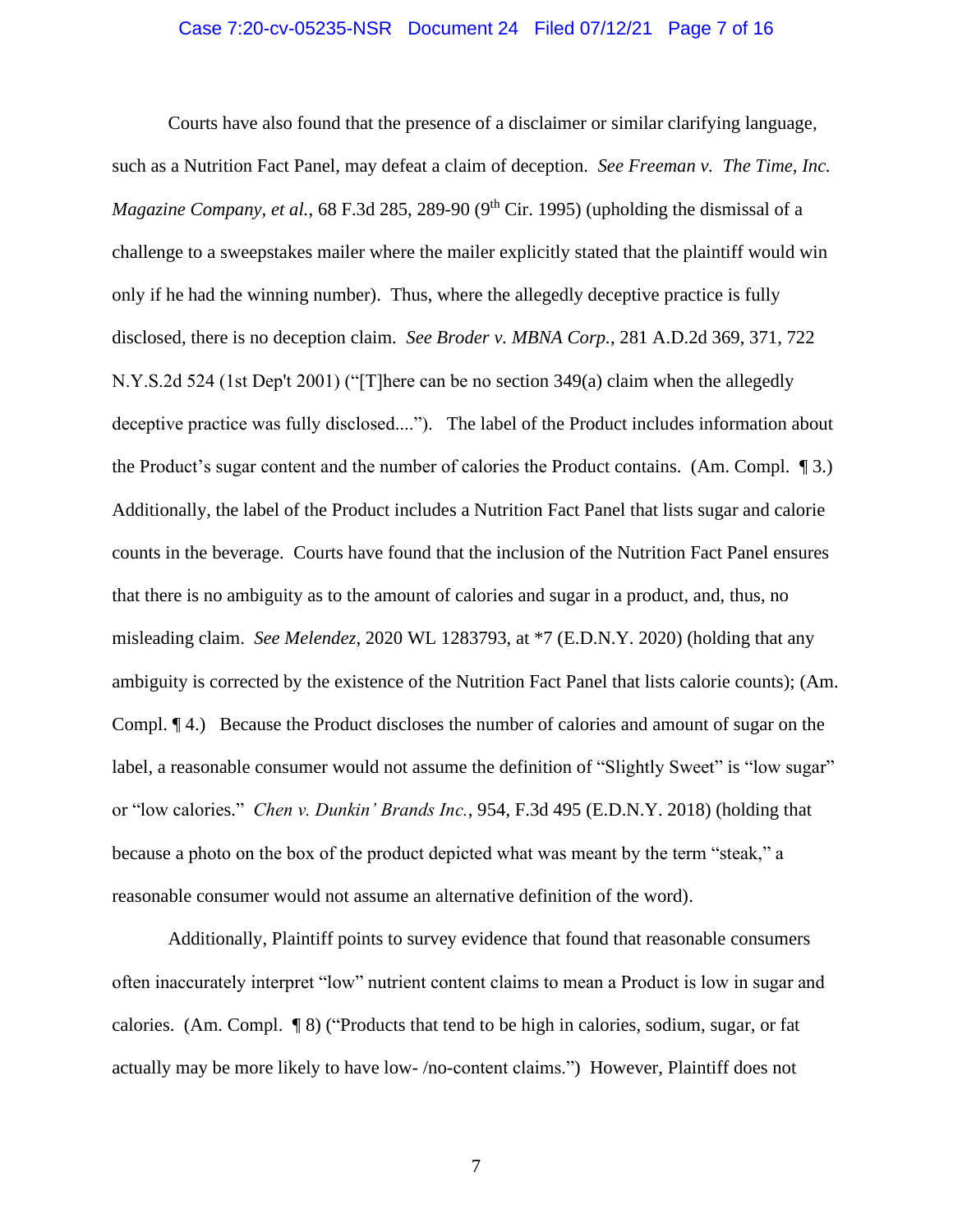### Case 7:20-cv-05235-NSR Document 24 Filed 07/12/21 Page 8 of 16

allege any facts from this consumer survey data that support the conclusory statement that "Slightly Sweet" on the Product label leads reasonable consumers to assume the Product is low in sugar or calories and not simply a description of the beverage's taste.

Plaintiff further alleges that the Product violates two FDA regulations, which support Plaintiff's argument that Defendant has violated GBL §349 and §350. First, Plaintiff alleges that the Product violates the FDA regulation that prohibits "trivial [or negligible] source of sugar" claims as the Product has more than half a gram of sugar per serving. (Am. Compl. ¶ 30- 31); 21 C.F.R. § 101.60(c)-(c)(1). However, as discussed above, Plaintiff does not plausibly allege that a reasonable consumer would find that "Slightly Sweet" is a "low sugar" claim and thus the Product does not violate the FDA regulation. 21 C.F.R. § 101.60(c)-(c)(1).

Second, Plaintiff alleges that the Product label also violates an FDA regulation for relative nutrient content claims that clarify the amount of sugar in the beverage. The FDA regulation requires that a label with a relative nutrient content claim must (1) identify the food and nutrient percentage; and (2) contain an absolute comparison of nutrient levels per serving size next to either the most prominent claim or the nutrient panel. 21 C.F.R. § 101.13(j)(2).<sup>1</sup> However, Plaintiff concedes that "Slightly Sweet" is not a part of the "relative nutrient content claim," and is not subject to the regulation. 21 C.F.R.  $\S$  101.13(j)(1); (Am. Compl.  $\P$ 40.) Additionally, Plaintiff does not allege that the relative claim of "Sweetened with 50% Less Sugar than Our Sweet Tea," is in violation of this regulation. Thus, the Plaintiff does not sufficiently allege that the Product violates this FDA regulation.

<sup>1</sup> Plaintiff also alleges that although the FDA has yet to establish a standard definition for "high sugar foods," if the FDA were to establish a standard using similar metrics as it uses for other nutrient sources, then, likely, the Product would satisfy the definition. Because the FDA regulation does not exist, Defendant cannot be in violation of it.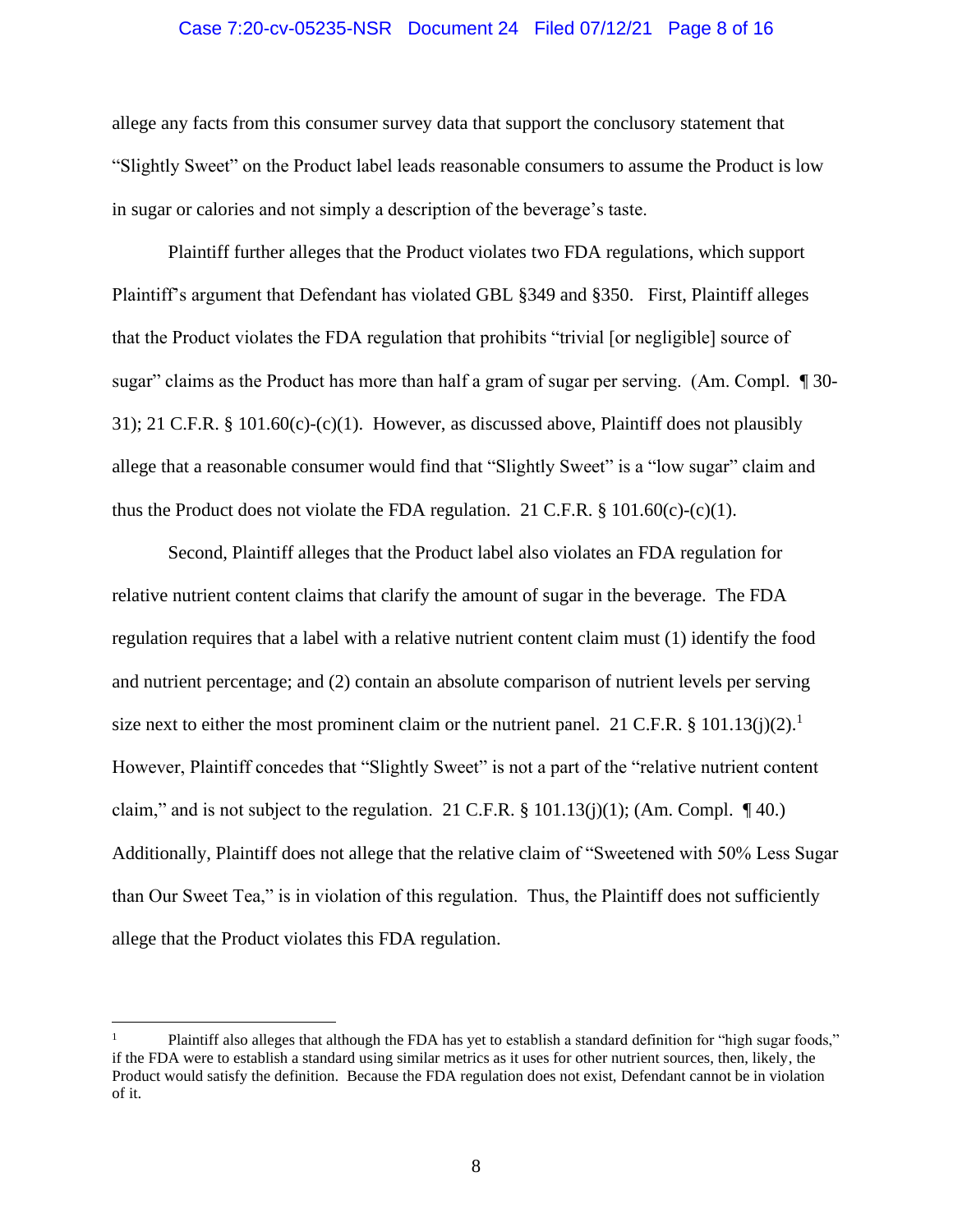### Case 7:20-cv-05235-NSR Document 24 Filed 07/12/21 Page 9 of 16

Because Plaintiff does not plausibly allege that the Product violated the FDA regulations, these regulations do not shed light on unlawful or deceptive practices that would aid Plaintiff in alleging her GBL claims. However, even if the Product label were to violate either of the above regulations, the FDA's respective policies, while potentially relevant, are not controlling. *Segedie v. Hain Celestial Group, Inc.*, No. 14–cv–5029 (NSR), 2015 WL 2168374, at \*11 (S.D.N.Y. May 7, 2015).

Accordingly, Plaintiff has not alleged facts that support the claim that "Slightly Sweet" itself or when viewed in the context of the Product's full label and Nutrition Fact Panel would lead a reasonable consumer to think the Product contains a "low sugar" claim and therefore is materially misleading.

# **C. Injury**

Plaintiff alleges that her injury is the price premium of the beverage as the allegedly materially misleading label allows the Product to cost more than properly labeled comparable beverages. (Am. Compl. ¶ 68). However, because Plaintiff has not plausibly alleged that the label is materially misleading, the Court does not need to evaluate the injury prong of her GBL claims. *See Melendez*, 2020 WL 1283793, at \*7 (finding that because a reasonable consumer would not have been misled about the bars' carbohydrate and caloric contents due to the Nutrition Fact Panel, the Court does not need to evaluate the price premium injury); *See also Spagnola v. Chubb Corp*., 574 F.3d 64, 74 (2d Cir.2009) (finding no injury where plaintiff "does not claim that he did not receive adequate insurance coverage or that he did not contract for the coverage he received").

#### **II. Negligent Misrepresentation**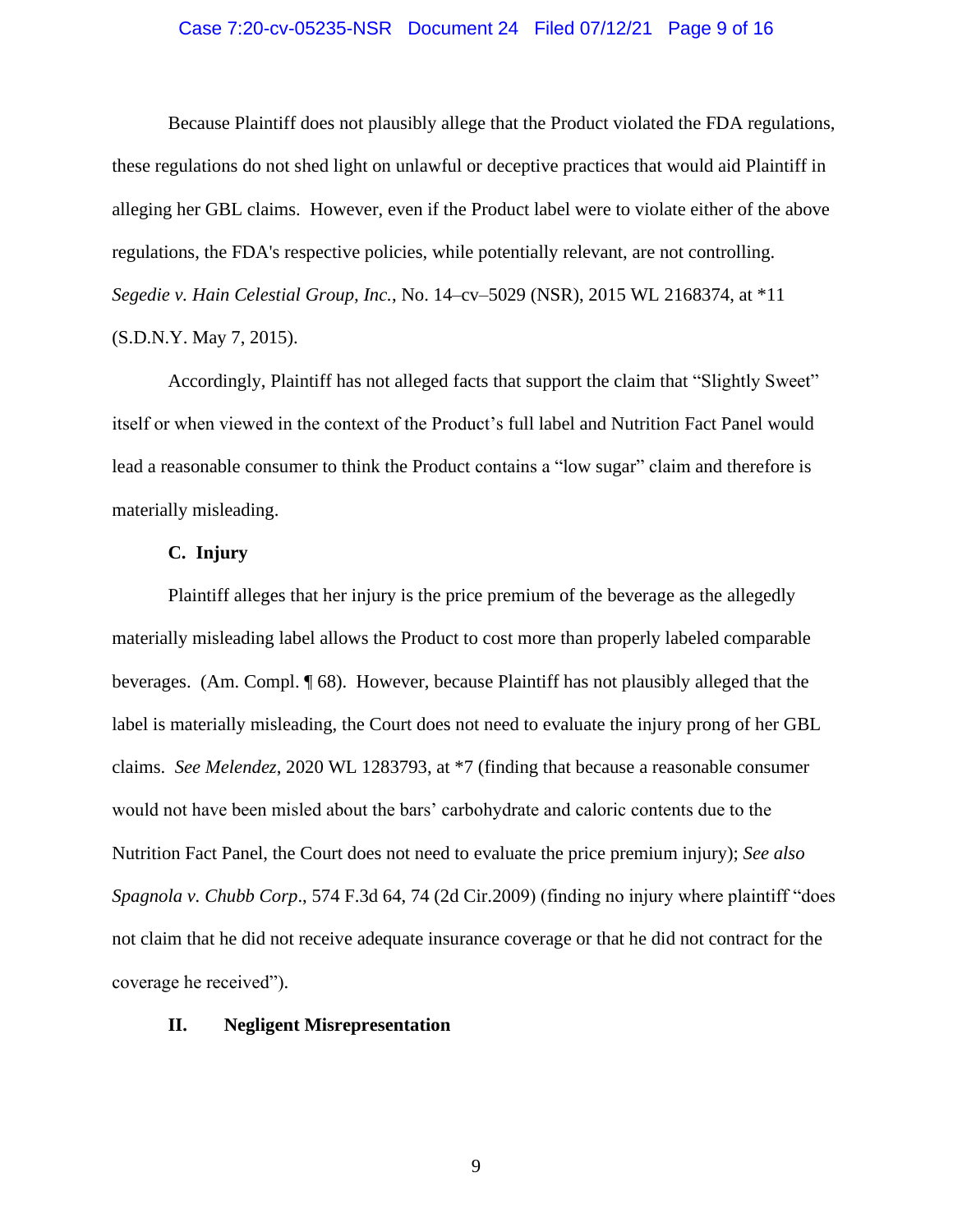### Case 7:20-cv-05235-NSR Document 24 Filed 07/12/21 Page 10 of 16

"A claim for negligent misrepresentation requires the plaintiff to demonstrate (1) the existence of a special or privity-like relationship imposing a duty on the defendant to impart correct information to the plaintiff;  $(2)$  that the information was incorrect; and  $(3)$  reasonable reliance on the information." *J.A.O. Acquisition Corp. v. Stavitsky*, 8 N.Y.3d 144, 148 (2007). "[T]he alleged misrepresentation must be factual in nature[.]" *Hydro Invs., Inc. v. Trafalgar Power Inc.*, 227 F.3d 8, 20-21 (2d Cir. 2000).

Plaintiff alleges that there is a special relationship between Defendant and consumers because "(1) the defendant makes a statement with the awareness that the statement was to be used for a particular purpose; (2) a known party or parties rely on this statement in furtherance of that purpose; and (3) there is some conduct by the defendant linking it to the party or parties and evincing [the] defendant's understanding of their reliance." *Greene v. Gerber Products Co*., 262 F. Supp 3d 38, 75 (E.D.N.Y. 2017).

However, negligent misrepresentation requires more than receipt of a mass advertisement. *McGill v. Gen. Motors Corp.*, 231 A.D.2d 449, 450 (1st Dep't 1996). "In the commercial context, a closer degree of trust between the parties than that of the ordinary buyer and seller is required to establish the 'existence of ... a special relationship ... [capable of] giv[ing] rise to an exceptional duty regarding commercial speech and justifiable reliance on such speech.'" *Izquierdo v. Mondelez Int'l Inc.*, 16-CV-04697 (CM), 2016 WL 6459832, at \*8 (S.D.N.Y. Oct. 26, 2016) (citing Kimmell v. Schaefer, 89 N.Y.2d 257, 264 (1996)). To determine whether a special relationship, and in turn, a duty to provide correct information exists, courts look to the following factors: "whether the person making the representation held or appeared to hold unique or special expertise, whether a special relationship of trust or confidence existed between the parties; and whether the speaker was aware of the use to which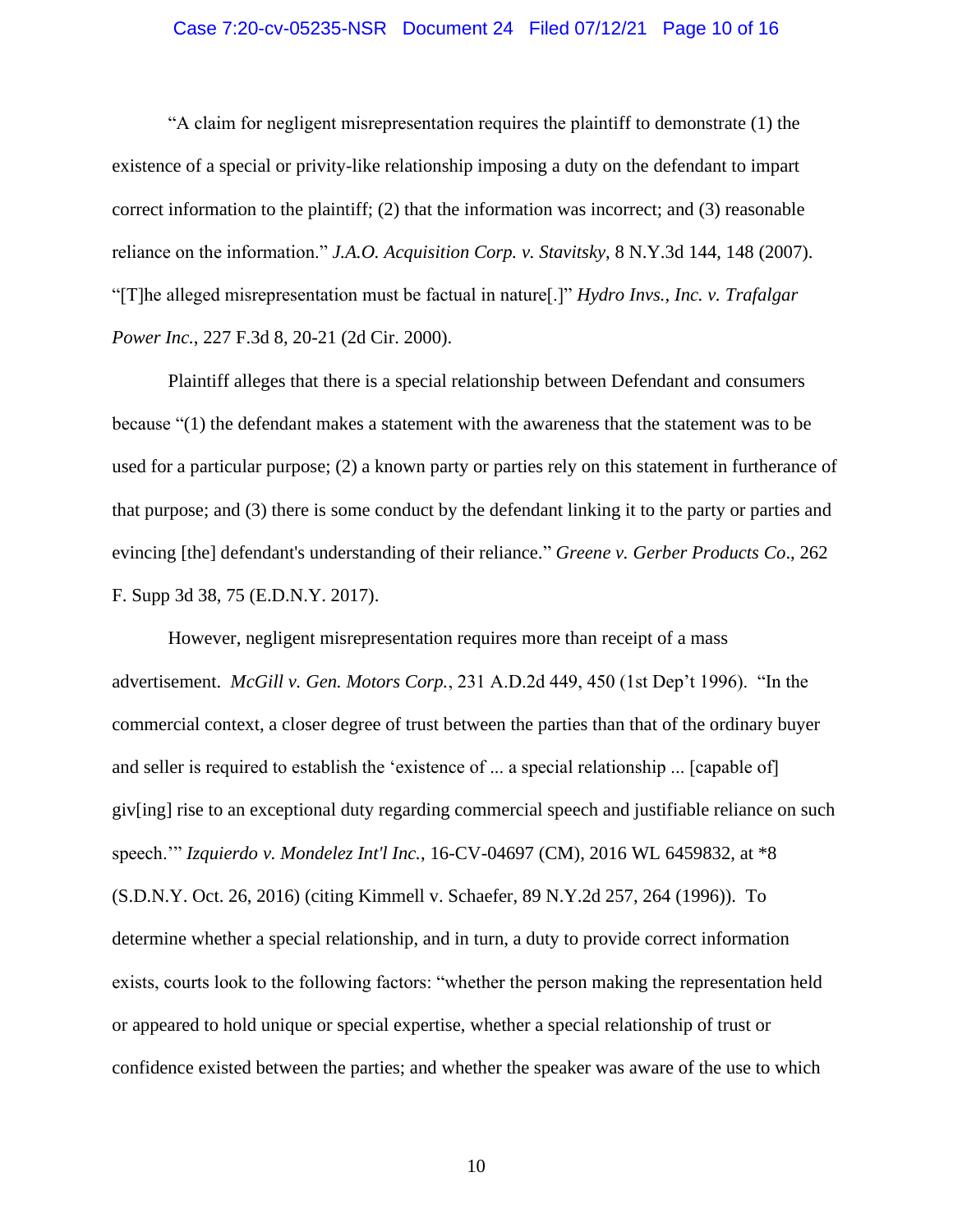#### Case 7:20-cv-05235-NSR Document 24 Filed 07/12/21 Page 11 of 16

the information would be put and supplied it for that purpose." *Id.* (citing *Kimmell*, 89 N.Y.2d at 264.) However, "[b]ecause 'casual' statements and contacts are prevalent in business, liability in the commercial context is 'imposed only on those persons who possess unique or specialized expertise, or who are in a special position of confidence and trust with the injured party such that reliance on the negligent misrepresentation is justified.'" *Greene v. Gerber Prod. Co.*, 16-CV-1153 (MKB), 2017 WL 3327583, at \*25 (E.D.N.Y. Aug. 2, 2017) (quoting *Eternity Glob. Master Fund Ltd. v. Morgan Guar. Trust Co. of N.Y.*, 375 F.3d 168, 188 (2d Cir. 2004); and citing *Dallas Aerospace, Inc. v. CIS Air Corp.*, 352 F.3d 775, 788 (2d Cir. 2003) ("[T]he law of negligent misrepresentation requires a closer degree of trust between the parties than that of the ordinary buyer and seller in order to find reliance on such statements justified.")

Plaintiff's negligent misrepresentation claim fails at the first prong of the analysis as Plaintiff fails to allege the existence of a special or privity-like relationship imposing a duty on the defendant to impart correct information to the plaintiff. Additionally, Plaintiff has not adequately alleged that "Slightly Sweet" is false or misleading such that Plaintiff "reasonably or justifiably relied on these misrepresentations" in purchasing the product. (Am. Compl. ¶ 109.)

Plaintiff cites to *Greene v. Gerber Products Co.*, 262 F. Supp 3d 38, 75 (E.D.N.Y. 2017) in support of her assertion that the "special relationship" necessary to assert a negligent misrepresentation claim exists between the parties. In *Greene*, which involved the deceptive marketing of infant formula, the court found that a special relationship could be inferred between the parties where the plaintiff alleges that (1) the defendant holds or appears to hold specific expertise and (2) the defendant was aware of the use to which the information would be put and supplied it for that purpose. *Id.* In analyzing plaintiff's claim in *Greene*, the plaintiff asserted that the defendant was aware of "at least one major study that 'conclusively refuted' [the] health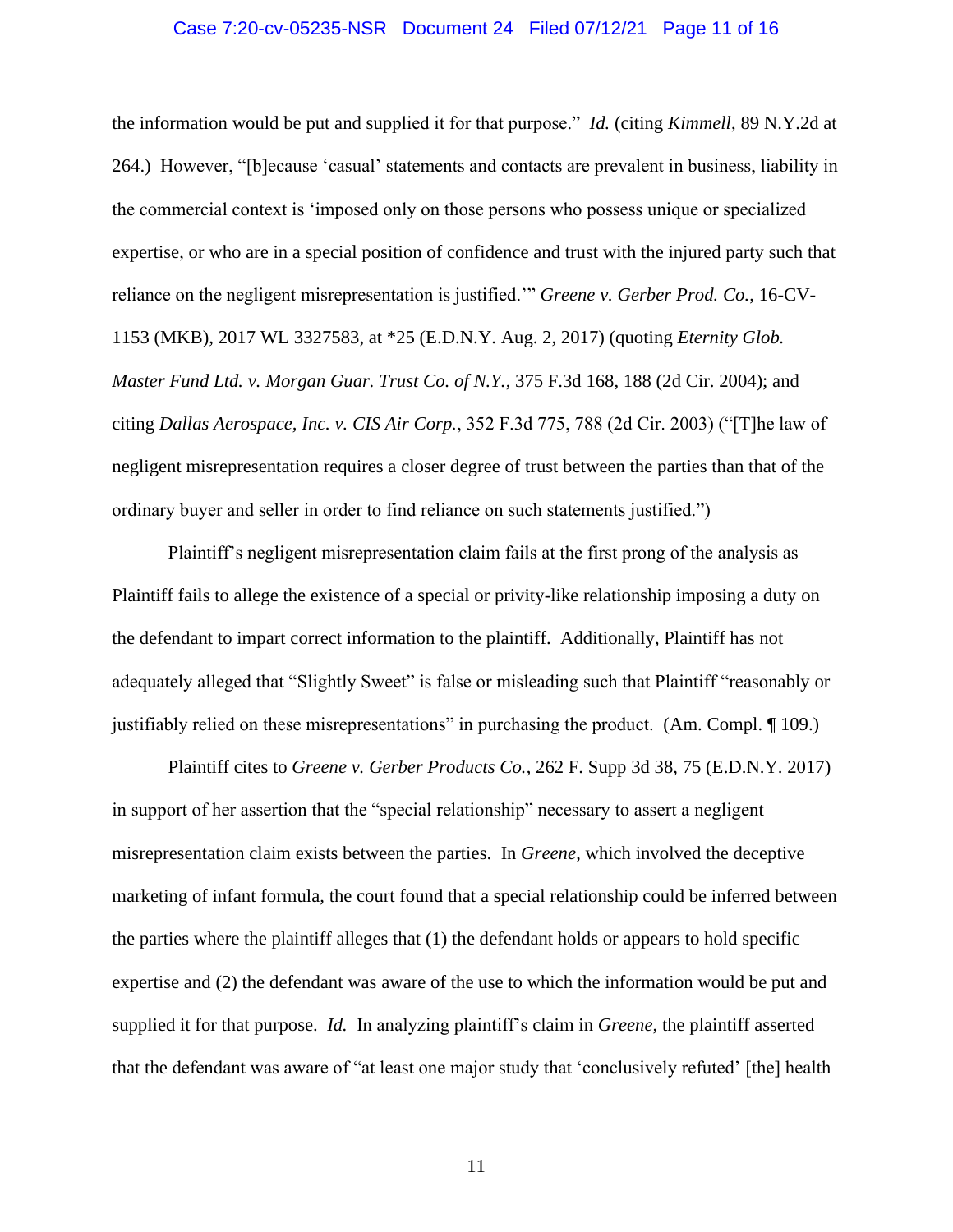### Case 7:20-cv-05235-NSR Document 24 Filed 07/12/21 Page 12 of 16

claim, and that Defendant in fact sponsored that study and provided it with staff and funding." *Id.* This was crucial information because "knowledge of the particulars of the company's businesses would 'not constitute the type of 'specialized knowledge' that is required in order to impose a duty of care." *Id.*; *Trainum v. Rockwell Collins, Inc.*, No. 16-CV-7005, 2017 WL 1093986, at \*4 (S.D.N.Y. Mar. 9, 2017) (citing *JP Morgan Chase Bank v. Winnick*, 350 F.Supp.2d 393, 402 (S.D.N.Y. 2004)).

In the instant action, even drawing all inferences in Plaintiff's favor as the nonmoving party, the Court cannot find that representations made by the Product constitute a specialized knowledge "required in order to impose a duty of care." *Id.* Plaintiff does not allege facts to support the conclusion that Defendant holds or appears to hold specific expertise in finding "Slightly Sweet" means "low sugar" or that the Defendant was aware that the claim "Slightly Sweet" would be used as a "low sugar" claim. As such, the Court cannot conclude that Plaintiff has plausibly alleged facts sufficient for the Court to infer that the "special relationship" necessary for a negligent misrepresentation claim is present. Thus, Plaintiff's negligent misrepresentation claim, as asserted, does not overcome the presumption that advertisements are generally insufficient to establish such a relationship. *Stoltz v. Fage Dairy Processing Indus., S.A.*, No. 14-CV-3826 (MKB), 2015 WL 5579872, at \*25 (E.D.N.Y. Sept. 22, 2015) ("Courts have consistently held that advertisements alone are not sufficient" to establish a "special" relationship.")

Moreover, even if Plaintiff were to have plausibly alleged this special relationship, the Court finds that Plaintiff has not adequately alleged that "Slightly Sweet," based on the context of the label, is misleading or false. Thus, Plaintiff does not sufficiently plead that she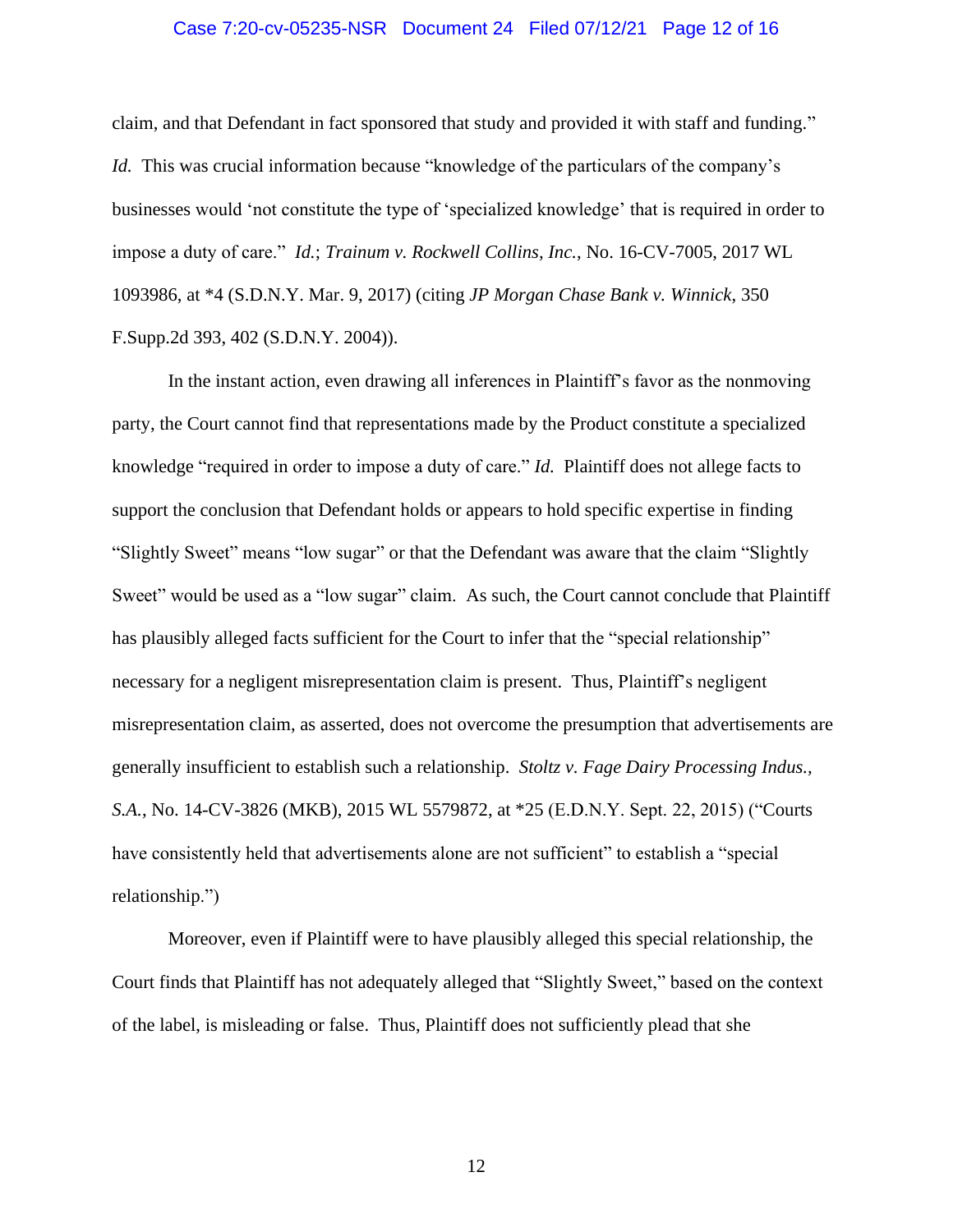### Case 7:20-cv-05235-NSR Document 24 Filed 07/12/21 Page 13 of 16

"reasonably or justifiably" relied on a negligent misrepresentation, the "Slightly Sweet" label, when she purchased the Product. (Am. Compl. ¶ 109.)

# **III. Breach of Warranty**

Plaintiff claims that Defendant breached an express warranty about the Product's composition, an implied warranty of merchantability, and the federal MMW $A<sup>2</sup>$  through the "Slightly Sweet" label. Defendant avers that the claims fail because Plaintiff has not adequately pleaded that "Slightly Sweet" is a false or misleading factual promise instead of a product description. The Court agrees.

#### **A. Breach of Express Warranty**

An express warranty is an "affirmation of fact or promise made by the seller to the buyer which relates to the goods and becomes part of the basis of the bargain." N.Y.U.C.C. § 2- $313(1)(a)$ . To state a claim for breach of express warranty under New York law, a plaintiff must allege (1) a material statement amounting to a warranty; (2) the buyer's reliance on this warranty as a basis for the contract with his immediate seller, (3) the breach of this warranty, and (4) injury to the buyer caused by the breach. *See Oden v. Boston Scientific Corporation*, 330 F. Supp. 3d 877, 895 (E.D.N.Y. 2018) (dismissing an express warranty claim where "the Complaint is devoid of any facts that would permit the inference that Plaintiff actually read statements and directly relied upon them when making the decision to utilize Defendant's product"). Additionally, New York law requires that a plaintiff in an express warranty action give notice to the seller with specificity. N.Y. U.C.C.  $\S$  2-607(3)(a).

Plaintiff's claim as alleged fails at the first prong as she does not sufficiently plead that "Slightly Sweet" is a material statement amounting to a warranty. The is because Plaintiff does

<sup>&</sup>lt;sup>2</sup> "The MMWA . . . creates no additional bases for liability but allows a consumer to recover damages under existing state law." *Diaz v. Paragon Motors of Woodside, Inc*., 424 F. Supp. 2d 519, 540 (E.D.N.Y. 2006).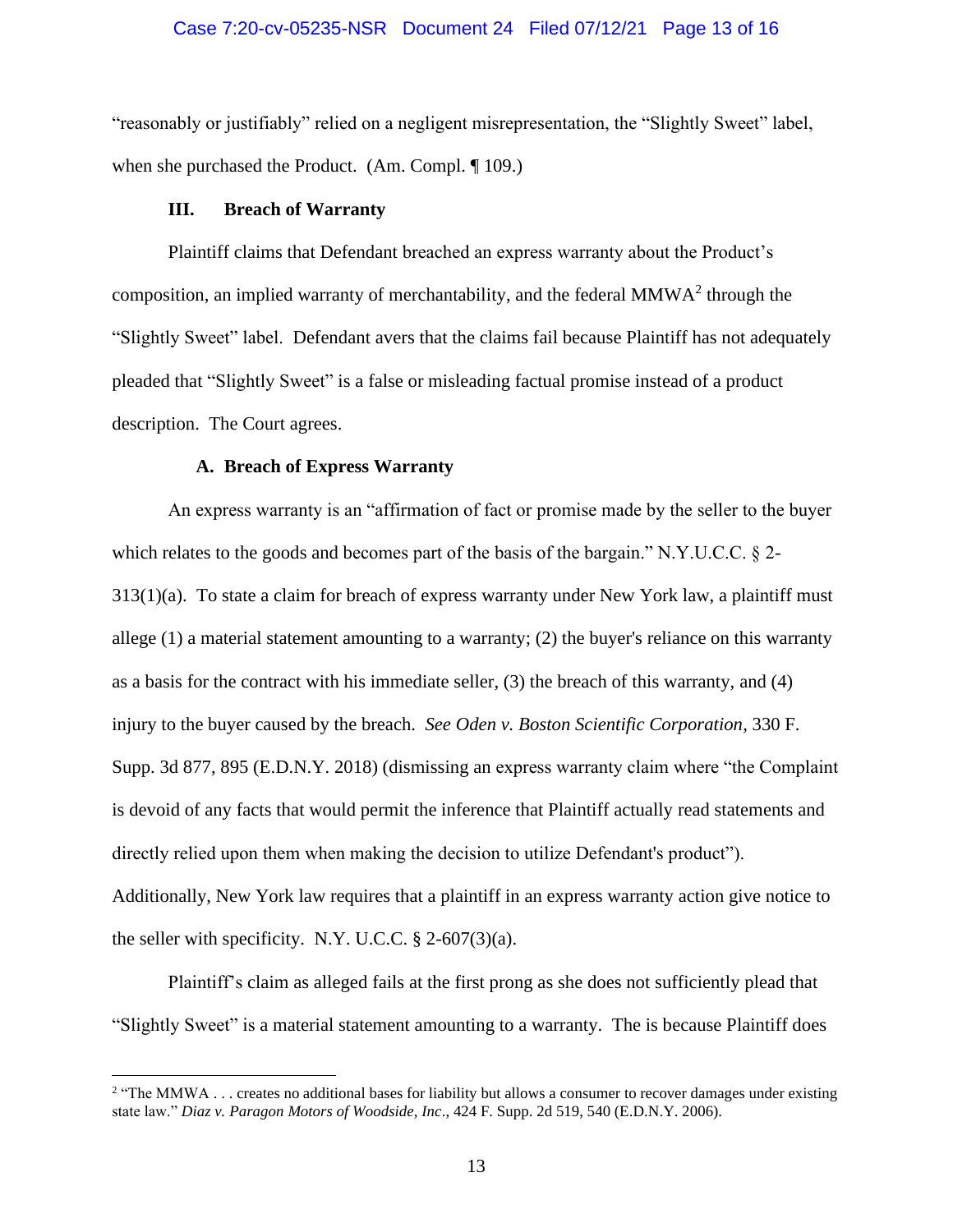#### Case 7:20-cv-05235-NSR Document 24 Filed 07/12/21 Page 14 of 16

not plausibly plead facts to support the conclusion that the label "Slightly Sweet" is a factual representation of the amount of sugar within the Product. As such, Plaintiff does not adequately allege that Defendant breached an express warranty of the Product.

#### **B. Implied Warranty of Merchantability**

To state a claim for breach of the implied warranty of merchantability, a plaintiff must allege that (1) the goods were not fit "for the ordinary purpose for which they are used; (2) [are] capable of passing without objection in the trade under contract description; and (3) [are] of fair and average quality for such goods." N.Y.U.C.C. § 2–314(2)(c). Additionally, there must be direct "privity between a plaintiff and defendant… where the loss alleged is economic." *Catalano v. BMW of N. Am., LLC*, 167 F. Supp. 3d 540, 556 (S.D.N.Y. 2016).

Plaintiff concedes that the Product is fit for consumption, but that that the Product was "not capable of passing without objection in the trade because it contained an unhealthy amount of added sugar" (Am. Compl. ¶ 16.) Plaintiff does not allege independent facts to support this conclusion and instead relies on the argument that the label is misleading to a reasonable consumer. As discussed in section I(b), Plaintiff does not plausibly allege that the label is false or misleading. Assuming that Plaintiff is referring to "the trade" as "low sugar" beverages, she has not plausibly alleged that the Product labels itself as a "low sugar" beverage. Therefore, Plaintiff does not adequately allege that the Product is incapable of "passing without objection in trade." N.Y.U.C.C. § 2–314(2)(c)

Additionally, Plaintiff does not allege to have been in direct privity with Defendant. *See Wedra v. Cree, Inc.*, No. 19 CV 3162 (VB), 2020 WL 1322887, at \*10 (S.D.N.Y. Mar. 20, 2020) (holding that there was no privity where the plaintiff purchased defendant's light bulbs at a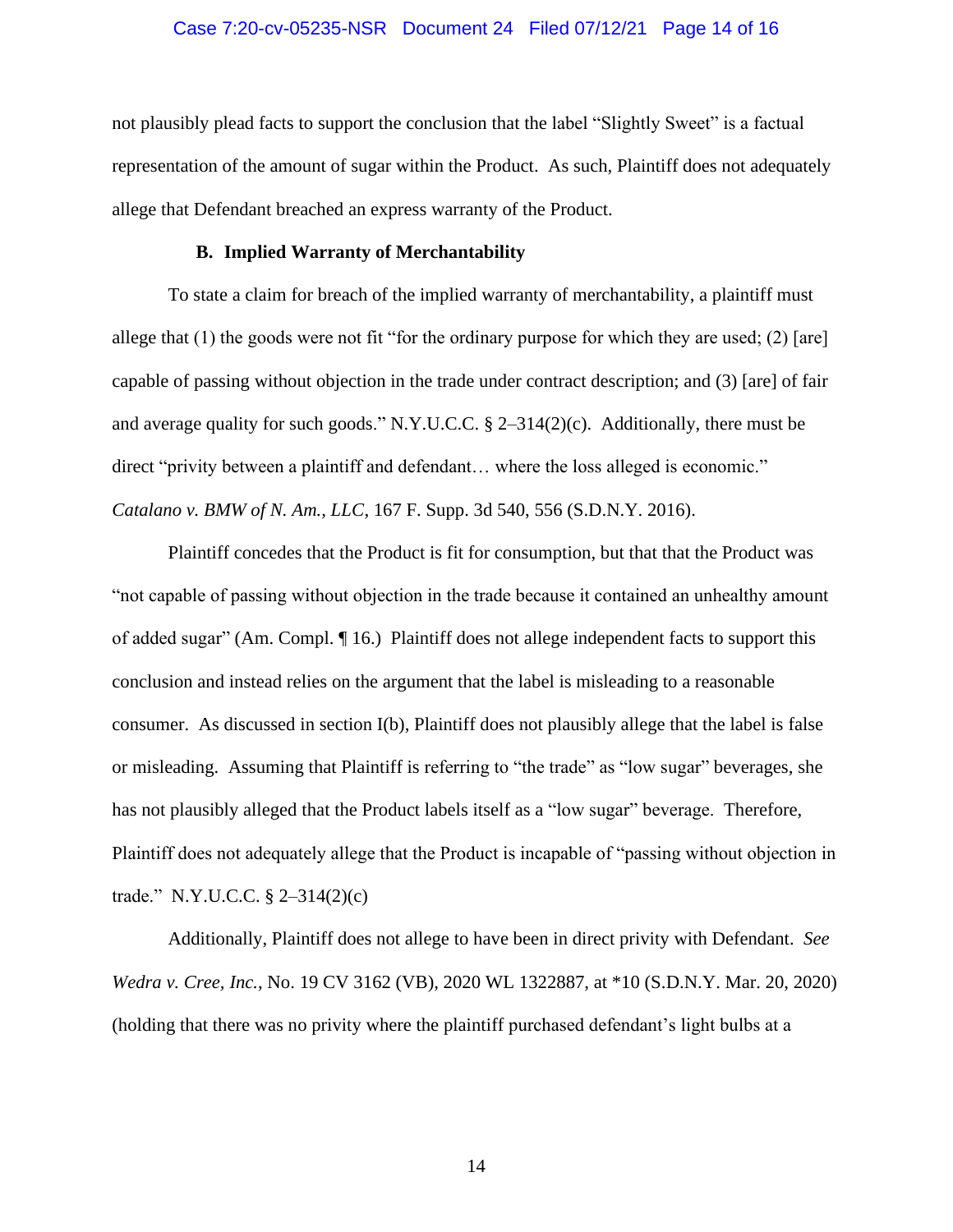### Case 7:20-cv-05235-NSR Document 24 Filed 07/12/21 Page 15 of 16

Home Depot). Thus, Plaintiff has not adequately alleged a breach of the implied warranty of merchantability.

## **IV. Fraud**

"Generally, in a claim for fraudulent misrepresentation, a plaintiff must allege [(1)] a misrepresentation or a material omission of fact which was false and known to be false by defendant,  $[2]$  made for the purpose of inducing the other party to rely upon it,  $[3]$  justifiable reliance of the other party on the misrepresentation or material omission, and [(4)] injury." *Mandarin Trading Ltd. v. Wildenstein*, 16 N.Y.3d 173, 178 (2011). In other words, to state a claim for fraud, a plaintiff must "allege facts that give rise to a strong inference of fraudulent intent." *Shields v. Citytrust Bancorp, Inc.*, 25 F.3d 1124, 1128 (2d Cir. 1994). Fraud claims must be pled with specificity. Fed. R. Civ. P. 9(b).

As discussed, Plaintiff does not plausibly allege that "Slightly Sweet" in the context of the Product's label is a factual statement that is false or misleading. Thus, Plaintiff's claim fails the first prong of the fraud analysis.

### **V. Unjust Enrichment**

"[I]n order to sustain an unjust enrichment claim, "'[a] plaintiff must show that (1) the other party was enriched, (2) at [the plaintiff's] expense, and (3) that it is against equity and good conscience to permit [the other party] to retain what is sought to be recovered.'" *E.J. Brooks Co. v. Cambridge Sec. Seals*, 31 N.Y.3d 441, 455 (2018) (quoting *Mandarin Trading Ltd. v. Wildenstein*, 16 N.Y.3d 173, 182 (2011)) (alterations in original).

Plaintiff has failed to allege that any gains would be unjust as Plaintiff has not plausibly alleged that a reasonable customer would be misled or deceived by the "Slightly Sweet" label. *See Axon v. Florida's Nat. Growers, Inc*., 813 F. App'x 701, 706 (2d Cir. 2020) ("[T]he unjust